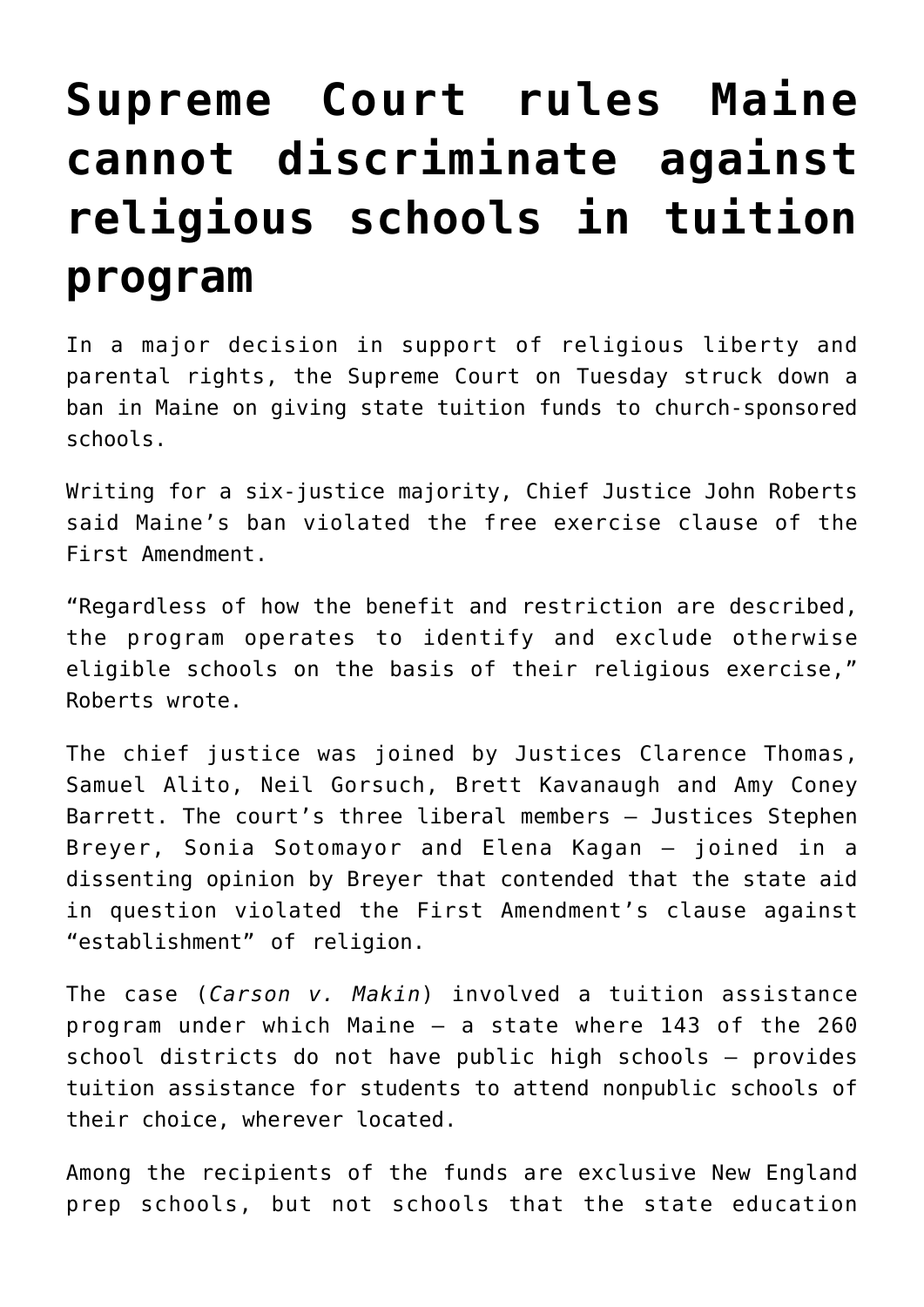department deems "sectarian."

Central to the dispute is a distinction adopted by a lower court between a school's "status" as a religious institution and what the school actually does. What this meant in practice, as in *Carson v. Makin*, was that a school receiving state funds could be religious in name but not in fact.

Two sets of parents challenged this practice, but the 1st U.S. Circuit Court of Appeals ruled against them. That decision has now been reversed by the Supreme Court.

The parents were represented in the case by a public interest law firm called the Institute for Justice. In their brief, the parents called Maine's policy a form invidious discrimination against families who "believe that a religious education is best for their child," forcing them to choose between "a public benefit to which they are entitled and their right to send their child to a religious school."

The parents urged the court once and for all to set aside the "sordid doctrine" that state aid can go to "nominally religious" schools but not to schools that "actually do religious things" to promote religious faith.

In his majority opinion, Roberts relied heavily on two other recent Supreme Court decisions.

In one, decided in 2017, the court held that a Lutheran church in Missouri that operated a day school was entitled to receive funds from a state program for upgrading playgrounds as a safety measure (*Trinity Lutheran Church v. Comer*).

In the second case, decided in 2020, the court held that Montana could not exclude families and schools from a student aid program simply because of a school's religious status. But it left open the question of aid to schools that provide religious or "sectarian" instruction (E*spinoza v. Montana Department of Revenue*).